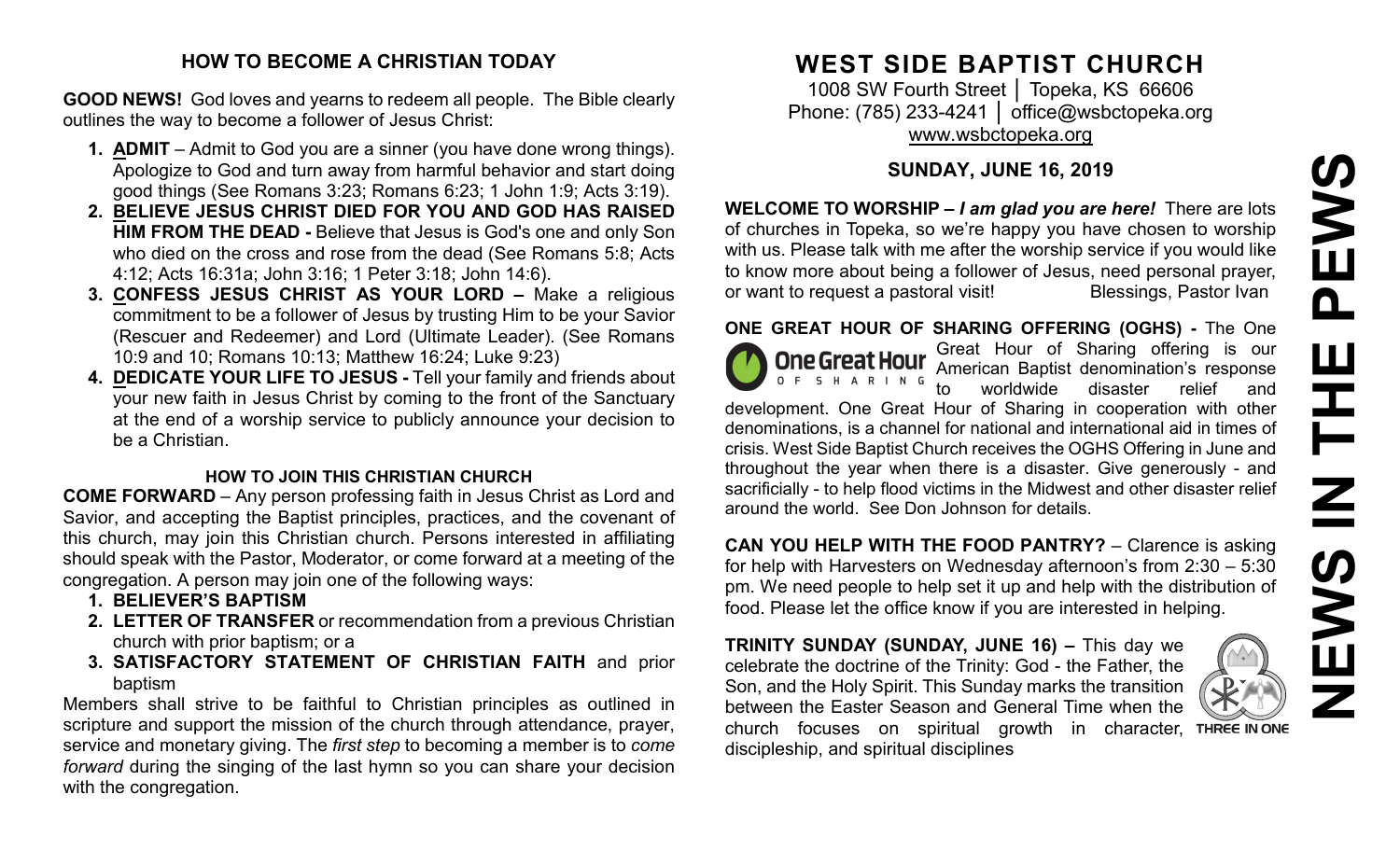**CHILDRENS ACTIVITY BAGS AND BULLETINS – We are glad to have children in worship!** Activity bags filled with coloring pages, crayons, and other items are available for preschool and elementary-aged children near the sanctuary door. **Enjoy the kits and children's bulletins**. Please take



home your artwork. Place the packets on the front pew after the worship service so we can restock them.

**COMMUNION MINISTERS –** Please sign-up on the bulletin board to deliver



the Lord's Supper (Holy Communion) to our Nursing Home and Homebound members on the first Sunday of a month. Lay Ministers will be working in pairs of two or teams. Pastor Ivan will provide training for all

communion ministers. We currently have eighteen Nursing Home and Homebound members to visit each month.

**FRUIT & VEGETABLE FOOD PANTRY –** Free bread, fruits, and vegetables on **Wednesday from 3:30 to 5:30 pm,** while supplies last at West Side Baptist Church, 1008 SW 4th St, Topeka. **April Report:** 973 individuals (480 adults, 362 children, plus 131 senior citizens) in 292 families were able to receive for free 5,081 pounds of free food.



Y-T-D totals: 3,117 individuals (1,500 adults; 1,240 children plus 346 senior citizens) in 865 families have received 17,915 lbs of free food in 2019. \*All food is available at no costs.



**VACATION BIBLE SCHOOL (VBS) -** Plan to join us this summer, July 15-19, from 9:00-1:00. We will serve both breakfast and lunch. Join us for a fun week of Bible stories, crafts, recreation, and cinema. Age Requirements: Youngest: Must have completed Kindergarten; Oldest: Just completed 5<sup>th</sup> grade this year. Alice Payne, C.E.

# **WEEKLY CALENDAR**

**SUNDAY, JUNE 16 FATHER'S DAY**

 9:00 am Movie "The Showman" 10:30 am Worship Service (S)

**MONDAY, JUNE 17**

9:00 -11:00 am Baby Closet Ministry

**TUESDAY, JUNE 18 PASTOR GONE** 5:30 pm Christian Ed Meeting 6:00 pm Men's Chorus

### **WEDNESDAY, JUNE 19 PASTOR GONE**

| $10:30$ am        | No Bible Study – Book of Jude (HH) |
|-------------------|------------------------------------|
| $3:30 - 5:30$ pm  | Fruit & Vegetable Food Pantry (FH) |
| $5:00 - 7:00$ pm  | <b>Baby Closet Ministry</b>        |
| $5:30 - 7:00$ pm  | No Supper or WWW until September   |
| $7:00 \text{ pm}$ | No Choir Practice (S)              |

### **THURSDAY, JUNE 20 PASTOR GONE**

| $1:00 - 3:00$ pm | <b>Baby Closet</b> |
|------------------|--------------------|
|------------------|--------------------|

**FRIDAY, JUNE 21 PASTOR'S DAY OFF** 8:00 am Life Line Screening

### **SATURDAY, JUNE 22**

| $1:00$ pm                                   | <b>Worship Team Practice</b>              |
|---------------------------------------------|-------------------------------------------|
| <b>SUNDAY, JUNE 23</b><br>$9:00 \text{ am}$ | <b>PASTOR GONE</b><br>Movie "The Showman" |
| $10:30$ am                                  | Worship                                   |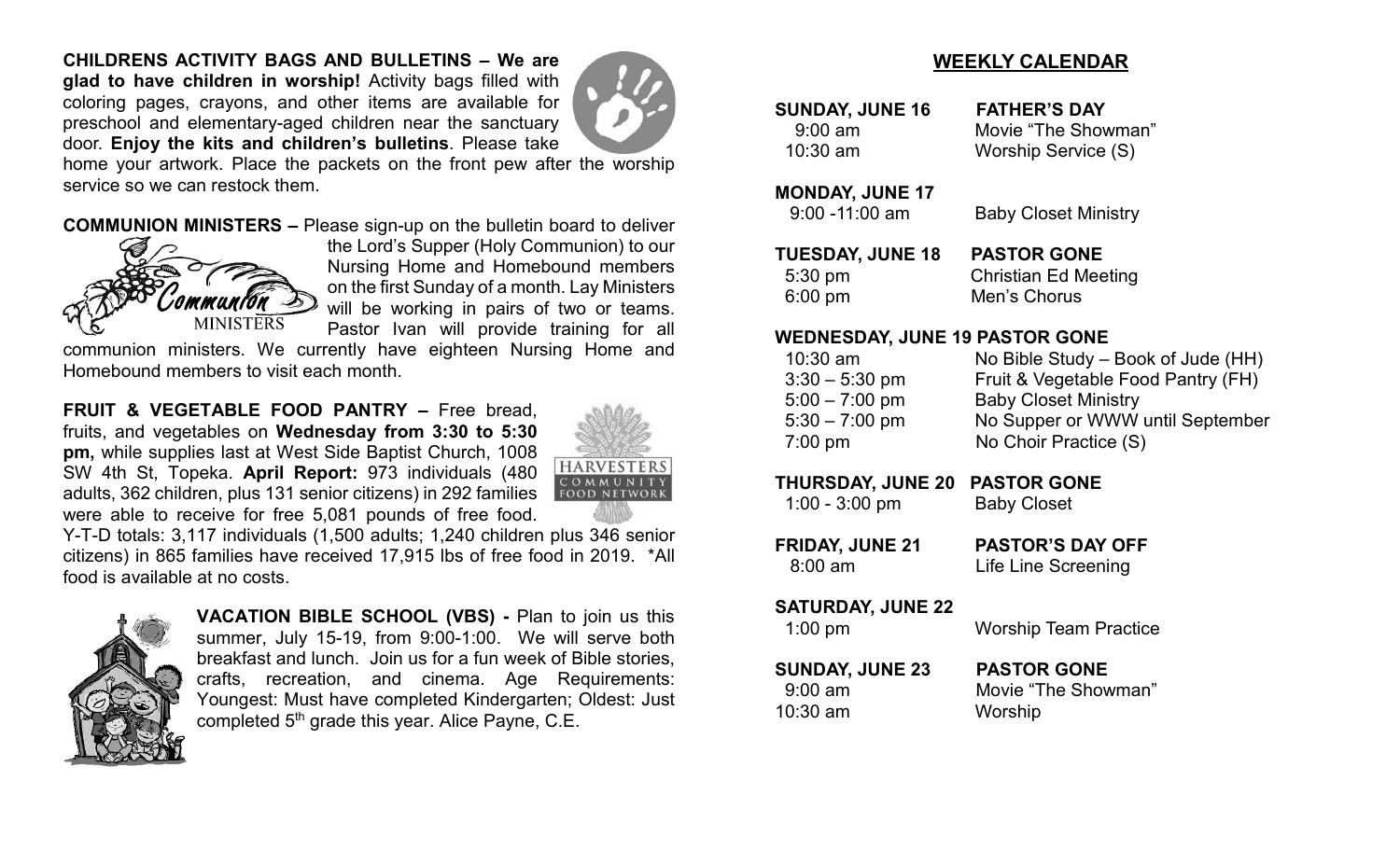# **IN OUR THOUGHTS AND PRAYERS**

Darren Abby – Health concerns (Pat & Joe Abby's son), better Mark Arnold – Health concerns Martha Beyer – Health concerns (California; Nancy Cottril's sister) Al & Bradley Carpenter – Health concerns Harry and Pat Carpenter – Health concerns Pat Carreno – Health concerns Guy Carreno - Health concerns (Tony Carreno's brother) Valerie Davis - Health concerns (radiation) (Bev McCurdy's friend) Gail – Health concerns (Alice Payne's friend) Russell Hunter – Health concerns (Kansas Rehab) Fran Seymour-Hunter – Health concerns Charles Key – Health concerns (cancer) (Nelda Janway's brother) Nancy May – Health concerns Marie Merrifield – Health concerns Don Morris – Health concerns Kate Olsen – Health concerns Carolyn Peck – Health concerns (James and Matthew Peck's grandmother) Becky and Terry Poe – Health concerns Carolyn Roach – Health concerns (Nelda Janway's sister) Bob and Jill Roesler – Health concerns Keith Springer – Health concerns (Marianne Spano's brother) Larry Springer – Health concerns (Marianne Spano's brother) Linda Thomas – Health concerns (Atria 3415 SW 6th Ave, 66606) Lola Zab - Health concerns (Marianne Spano's sister)

# **HOMEBOUND & CARE FACILITIES:**

\*Portia Allbert \*Etta Landis –Capital Ridge \*June Cunningham – Brewster Place \* \* Renea May \*Shirley & Larry Dell \*Rogene Moody \*Helen Farrar –Plaza West \*Ken Paslay – Brookdale \*Gerald Haney – \*Theo Penny \*Russ Hunter – \* \*Edward Perkins \*Mary Lou Johnson – Aldersgate \*Juanita Plankinton \*Alice Kieffer \*Hazel Smith-Tindall

\*Linda Thomas – East Atria Pl

**RIDE TO CHURCH** - The Council has updated the time the van leaves on Sunday mornings because we have more people to pick-up. **The Church Van will leave the Church on Sundays at 8:00 AM.** If you or your children would like a ride to church please call Harry Carpenter, bus driver at (785) 608-3937 [no text messages] before 9:00 pm on Saturday. Please be ready and waiting at your door. The driver will honk twice and wait no more than five minutes before leaving to pick-up the next passengers. The van will not return for a second pick-up on the same day. Call Harry for more information or questions.

**SUMMER CAMP –** The following students have registered for camps:

- Ryleigh Atkinson-McLaury Quest Camp at Green Lake June 23-29
- Aaron Poe Cross Wind (Gr:  $6-8$ ) July 8-12
- David Greuter Quest Camp at Green Lake, Wisc. June 23-29
- Jessa Greuter Quest Camp at Green Lake, Wisc. June 23-29
- Kaylee Shaw Quest Camp at Green Lake, Wisc. June 23-29
- Macy Greuter Quest Camp at Green Lake, Wisc. June 23-29
- Nathan Poe Cross Wind (Gr: 9-12) July 15-19
- Sage Poe Quest Camp at Green Lake, Wisc. June 23-29
- Tera Triggs Quest Camp at Green Lake, Wisc. June 23-29

**SUMMER SUNDAY SCHOOL CINEMA** – Our Sunday Cinema has begun. We are reviewing "The Greatest Showman." We hope everyone will join us this summer at **9:00 am** on Sunday mornings to fellowship and enjoy this time together as a church family. See Alice Payne for details.

### **WORSHIP LEADERS:**

**Acolytes (June) –** Shelby Hersh, Sage Poe

**Communion Servers (June) –** Jim Goodnow, Marty Stevenson, Doug Mauck & Jan Mauck

**Scripture Readers –** Jan Mauck

**Technology –** Harry Carpenter, Tom Mansfield, Brice Smith, & Bruno Sprenks

**Ushers (June)** Chuck Cozad, Dick May, Steve May, Clarence Payne, & Aaron Poe